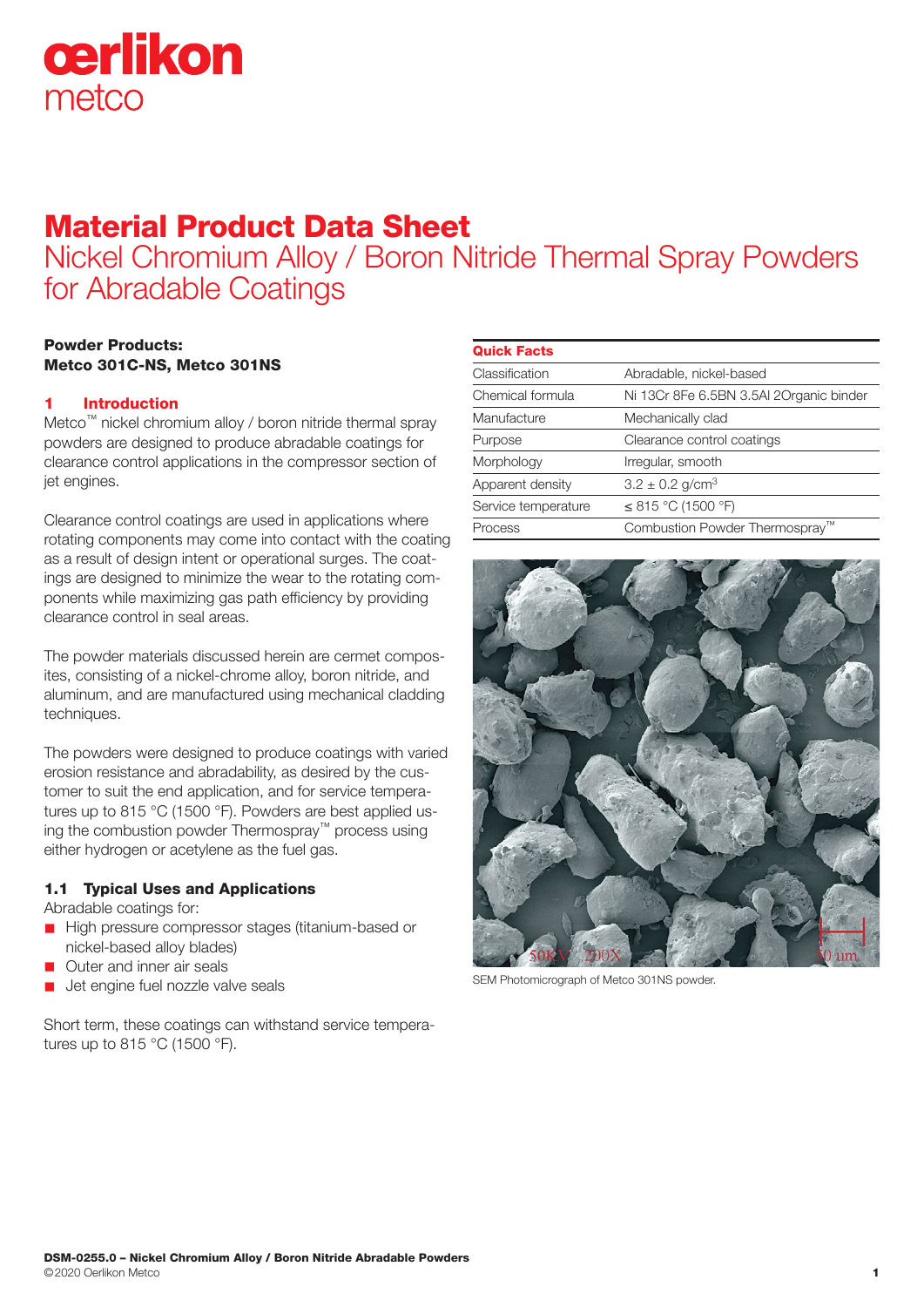# 2 Material Information

# 2.1 Chemical Composition

| <b>Product</b> | <b>Weight Percent (nominal)</b> |                 |             |                               |     |               |  |
|----------------|---------------------------------|-----------------|-------------|-------------------------------|-----|---------------|--|
|                | <b>Nickel</b>                   | <b>Chromium</b> | <b>Iron</b> | <b>Boron Nitride Aluminum</b> |     | <b>Binder</b> |  |
| Metco 301C-NS  | 67                              | 13              |             | 6.5                           | 3.5 |               |  |
| Metco 301NS    | 67                              | 13              |             | 6.5                           | 3.5 |               |  |

### 2.2 Particle Size Distribution and Recommended Spray Process

| <b>Product</b><br><b>Nominal Range um</b> |             | <b>Recommended Spray Process</b> |
|-------------------------------------------|-------------|----------------------------------|
| Metco 301C-NS                             | $-120 + 45$ | Combustion Powder Thermospray    |
| Metco 301NS                               | $-120 + 45$ | Combustion Powder Thermospray    |

Upper particle size analysis using sieve in accordance with ASTM B214; lower size analysis using laser diffraction (Microtrac)

#### 2.3 Key Selection Criteria

- For most applications, Metco 301NS is the material of choice.
- **n** Always choose the material that meets the customer material and process specifications.

# 2.4 Related Products

- Coatings of Metco 301NS and Metco 301C-NS have higher temperature capability than comparable aluminum-silicon abradable powders such as Al-Si-BN, Al-Si-Graphite, Al-Si-Polyester and Al-Si-Polyimide, as well as Ni-Graphite powders.
- Coatings exhibit improved erosion resistance versus Ni-Graphite coatings.
- While capabilities are similar to coatings of Nickel-Chromium-Aluminum-Bentonite materials, coatings of Metco 301NS and 301C-NS have higher density and improved oxidation resistance resulting from the higher chromium content.
- Similar functionality and temperature capabilities to CoNiCrAlY-based plasma sprayed abradables.

# 2.5 Customer Specifications

| <b>Product</b> | <b>Customer Specifications</b>    |  |  |
|----------------|-----------------------------------|--|--|
| Metco 301C-NS  | Avio 4800M/11                     |  |  |
|                | MTU MTS 1069 MTL 116              |  |  |
|                | Rolls-Royce OMAT 3/113A           |  |  |
|                | Rolls-Royce plc MSRR 9507/10      |  |  |
| Metco 301NS    | GKN Aerospace PM 819-66           |  |  |
|                | Honeywell 91547-M3976             |  |  |
|                | Honeywell FP 5045, Type XX        |  |  |
|                | Honeywell M3970                   |  |  |
|                | Pratt & Whitney PWA 1342          |  |  |
|                | Rolls-Royce Corporation EMS 56730 |  |  |
|                | Rolls-Royce Corporation PMI 1410  |  |  |
|                | Snecma DMR 33,085                 |  |  |